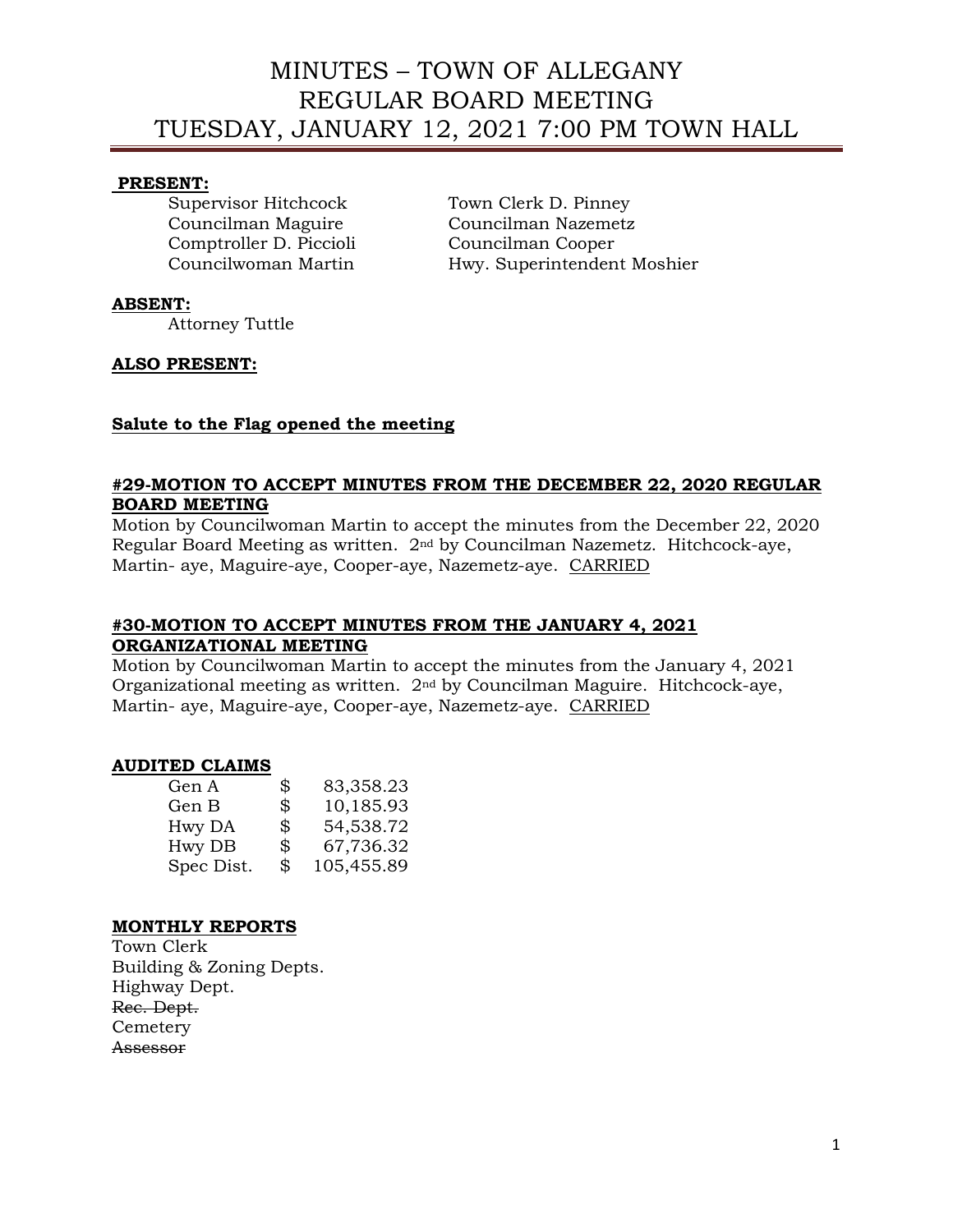# MINUTES – TOWN OF ALLEGANY REGULAR BOARD MEETING TUESDAY, JANUARY 12, 2021 7:00 PM TOWN HALL

• All Board members have received & reviewed the income & expense reports for December 2020.

Town Justice D. Porter – report for December 2020 – amount collected: \$ 6,227.66. Town Justice A. Spears – report for December 2020– amount collected: \$ 5,085.00.

# **CORRESPONDENCE**

1. Police reports 7-12/2020 - Discussion

## **NEW BUSINESS**

1. Award 2021 Diesel Fuel bids for January 15, 2021 – January 14, 2022

## **#31-MOTION TO AWARD THE HIGHWAY DIESEL FUEL BID TO RINKER OIL CORPORATION (only bid)**

Motion by Councilman Nazemetz to Award the Highway Diesel Fuel bid to Rinker Oil Corporation (#2 Diesel/ultra-low sulfur - \$1.7979 per gallon & Winter Blend 60/40 \$1.8279 per gallon \*subject to weekly increase/decrease from suppliers. 2<sup>nd</sup> by Councilman Cooper. Hitchcock-aye, Martin- aye, Maguire-aye, Cooper-aye, Nazemetzaye. CARRIED

## **OLD BUSINESS**

1. Appoint Primary Kennel for 2021 (Town of Olean)

## **#32-MOTION TO APPOINT PRIMARY KENNEL**

Motion by Councilman Maguire to appoint Primary Kennel for 2021 (Town of Olean). 2nd by Councilwoman Martin. Martin- aye, Cooper-aye, Hitchcock-aye, Maguire-aye, Nazemetz-aye. CARRIED:

## **OTHER BUSINESS - none**

## **COMMITTEE REPORTS**

- 1. The Board discussed the possible need for precautions with upcoming inauguration. Supervisor Hitchcock stated that there are panic buttons.
- 2. The Board discussed inquiries about election signs & banners on properties within the Town.